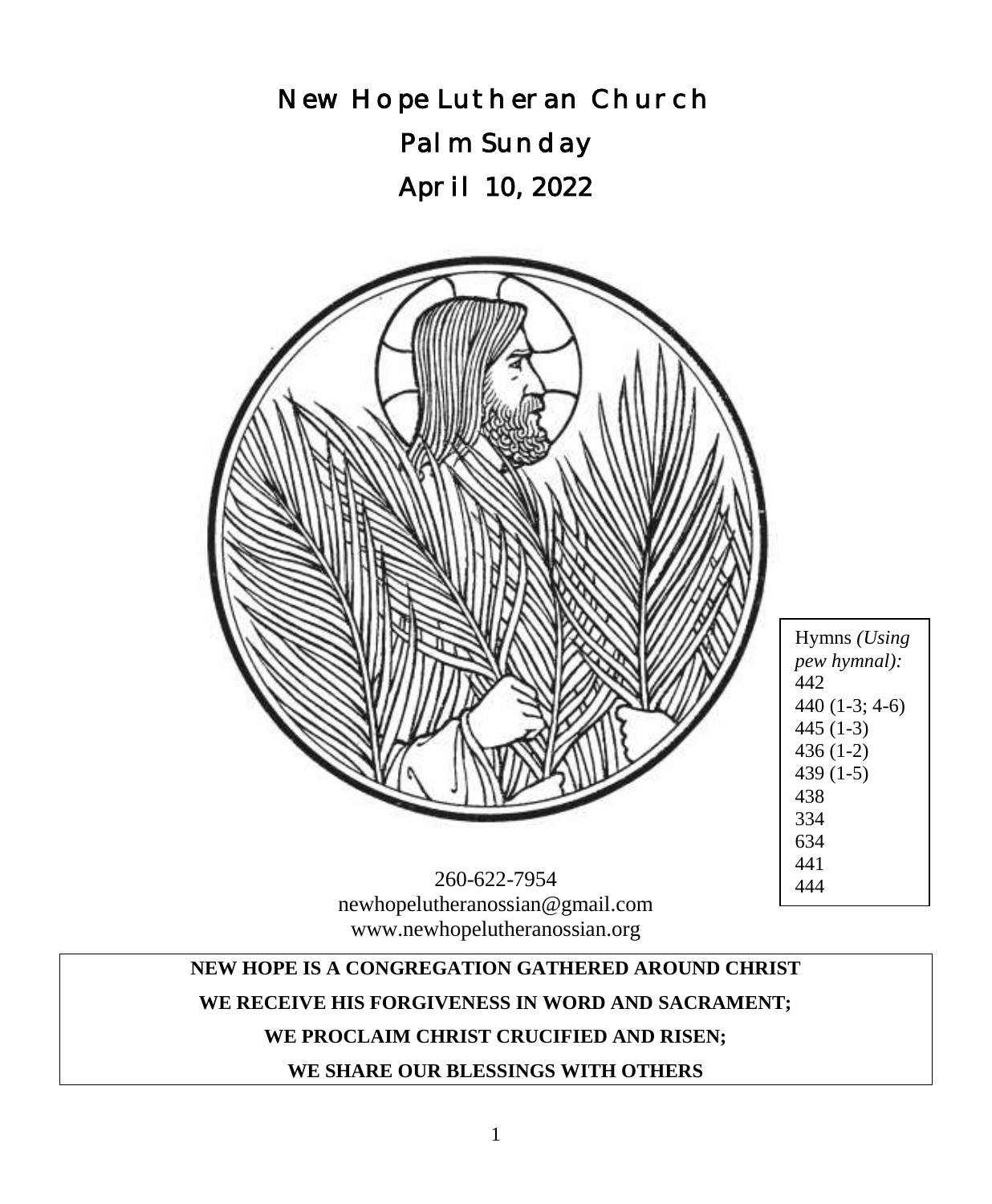**A Note on the Offering:** *This Sunday, we will return to the practice of carrying the offering forward to the front of the sanctuary. All offerings that have been placed in the plates at the sanctuary doors will be carried forward after the sermon. Plates will still be available near the sanctuary doors for those who wish to offer their gifts to the Lord following the service.*

**A Note on Communion:** *The ushers have developed a new plan to direct individuals up to communion and back to their seats. One usher will invite you to leave your pew and go up for communion. The other usher will stand at the front of the sanctuary and let you know where to stand as you wait to commune.* 

# Procession of Palms

*The pastor and processional cross will begin the service in the narthex. All those who wish to walk in with palm branches are welcome to meet there around the processional cross. The service will open there with the following greeting, collect, and Gospel reading. Those in the narthex will process into the nave while singing "All Glory, Laud, and Honor," lay down their palm branches before the processional cross, and find a seat. If you would rather not enter with the procession, you may begin the service in your pew.*

### **Greeting**

- **P** The grace of our Lord  $\div$  Jesus Christ and the love of God and the communion of the Holy Spirit be with you all.
- C **Amen.**
- P Blessed is He who comes in the name of the Lord.
- C **Hosanna to the Son of David.**

# **Collect**

- $\mathbf{P}$  Let us pray. Most merciful God, as the people of Jerusalem, with palms in their hands, gathered to greet Your dearly beloved Son when He came into His Holy City, grant that we may ever hail Him as our King and, when He comes again, may go forth to meet Him with trusting and steadfast hearts and follow Him in the way that leads to eternal life; through the same Jesus Christ, our Lord, who lives and reigns with You and the Holy Spirit, one God, now and forever.
- C **Amen.**

#### **Holy Gospel** *Matthew 21:1–9*

- P The Holy Gospel according to St. Matthew, the twenty-first chapter.
- **G** Glory to You, O Lord.
- $\mathbb{P}$  <sup>1</sup>When they drew near to Jerusalem and came to Bethphage, to the Mount of Olives, then Jesus sent two disciples, <sup>2</sup>saying to them, "Go into the village in front of you, and immediately you will find a donkey tied, and a colt with her. Untie them and bring them to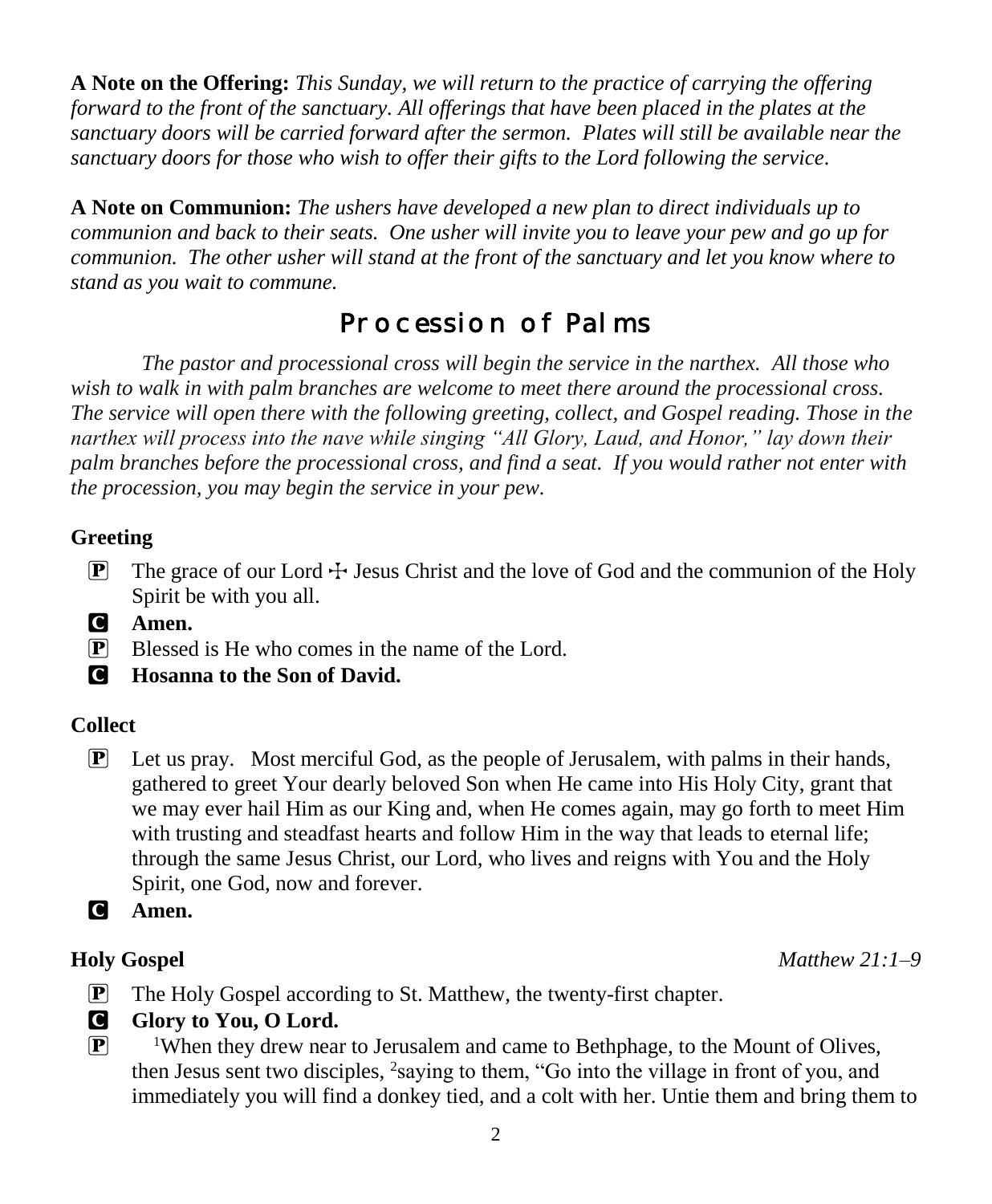me. <sup>3</sup> If anyone says anything to you, you shall say, 'The Lord needs them,' and he will send them at once." <sup>4</sup>This took place to fulfill what was spoken by the prophet, saying,

<sup>5"</sup>Say to the daughter of Zion, 'Behold, your king is coming to you, humble, and mounted on a donkey, and on a colt, the foal of a beast of burden.'"

<sup>6</sup>The disciples went and did as Jesus had directed them. <sup>7</sup>They brought the donkey and the colt and put on them their cloaks, and he sat on them. <sup>8</sup>Most of the crowd spread their cloaks on the road, and others cut branches from the trees and spread them on the road. <sup>9</sup>And the crowds that went before him and that followed him were shouting, "Hosanna to the Son of David! Blessed is he who comes in the name of the Lord! Hosanna in the highest!"

P This is the Gospel of the Lord.

C **Praise to You, O Christ.**

- $\boxed{\mathbf{P}}$  Let us go forth in peace,
- C **in the name of the Lord.**

#### **Processional Hymn: 442 All Glory, Laud, and Honor**

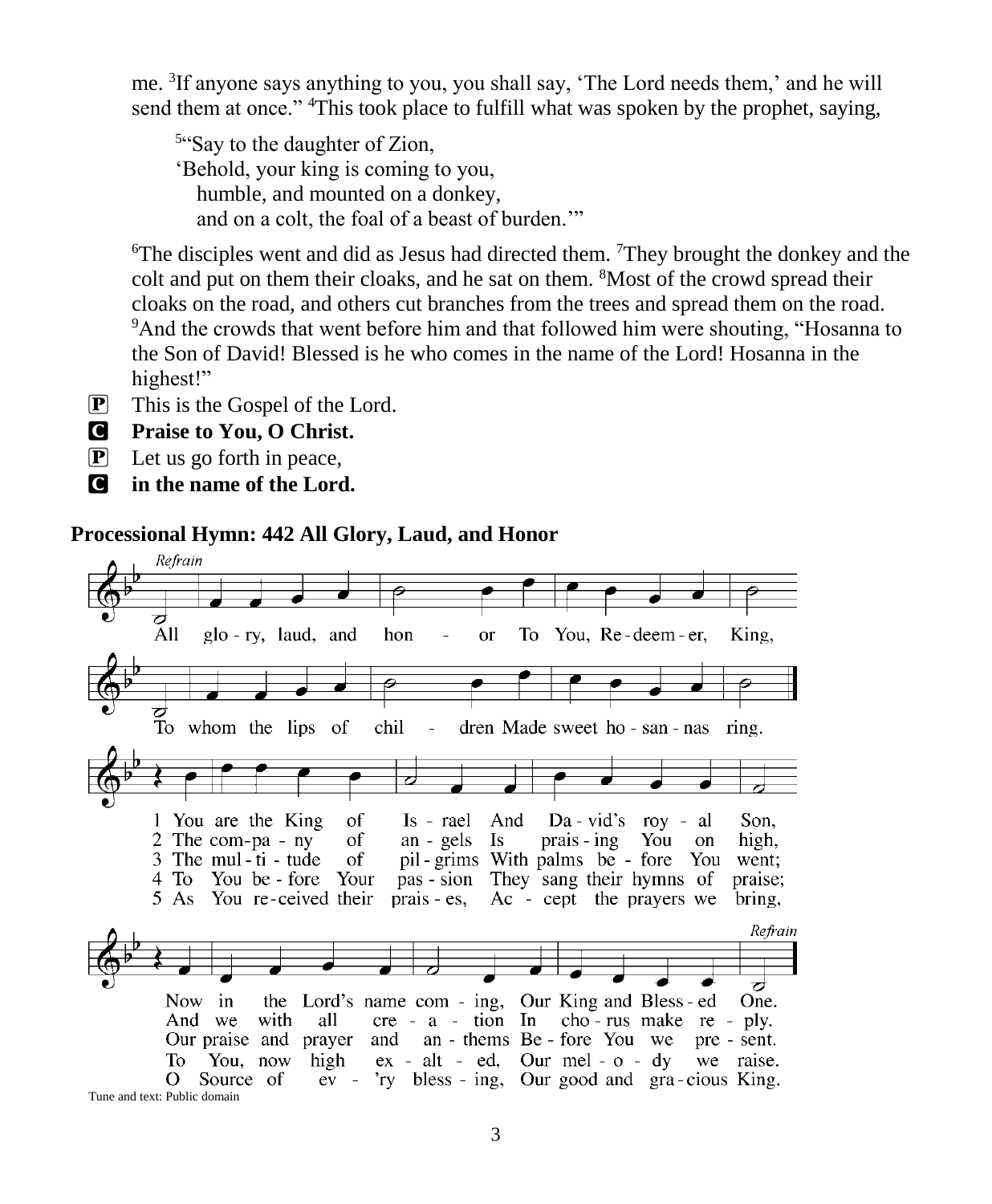*When all have arrived at their places, the procession concludes with the following:*

P Blessed is He who comes in the name of the Lord.

#### C **Hosanna in the highest.**

*Brief time of silence to highlight the contrast between Jesus' triumphal entry and His passion.*

#### **Collect of the Day**

P Let us pray. Almighty and everlasting God, You sent Your Son, our Savior Jesus Christ, to take upon Himself our flesh and to suffer death upon the cross. Mercifully grant that we may follow the example of His great humility and patience and be made partakers of His resurrection; through the same Jesus Christ, our Lord, who lives and reigns with You and the Holy Spirit, one God, now and forever.

C **Amen.**

# Service of the Word

#### *Sit* **Old Testament Reading** *Zechariah 9:9–12*

<sup>9</sup>Rejoice greatly, O daughter of Zion! Shout aloud, O daughter of Jerusalem! behold, your king is coming to you; righteous and having salvation is he, humble and mounted on a donkey, on a colt, the foal of a donkey. <sup>10</sup>I will cut off the chariot from Ephraim and the war horse from Jerusalem; and the battle bow shall be cut off, and he shall speak peace to the nations; his rule shall be from sea to sea, and from the River to the ends of the earth.  $11$ As for you also, because of the blood of my covenant with you, I will set your prisoners free from the waterless pit. <sup>12</sup>Return to your stronghold, O prisoners of hope; today I declare that I will restore to you double.

- $\overline{A}$  This is the Word of the Lord.
- C **Thanks be to God.**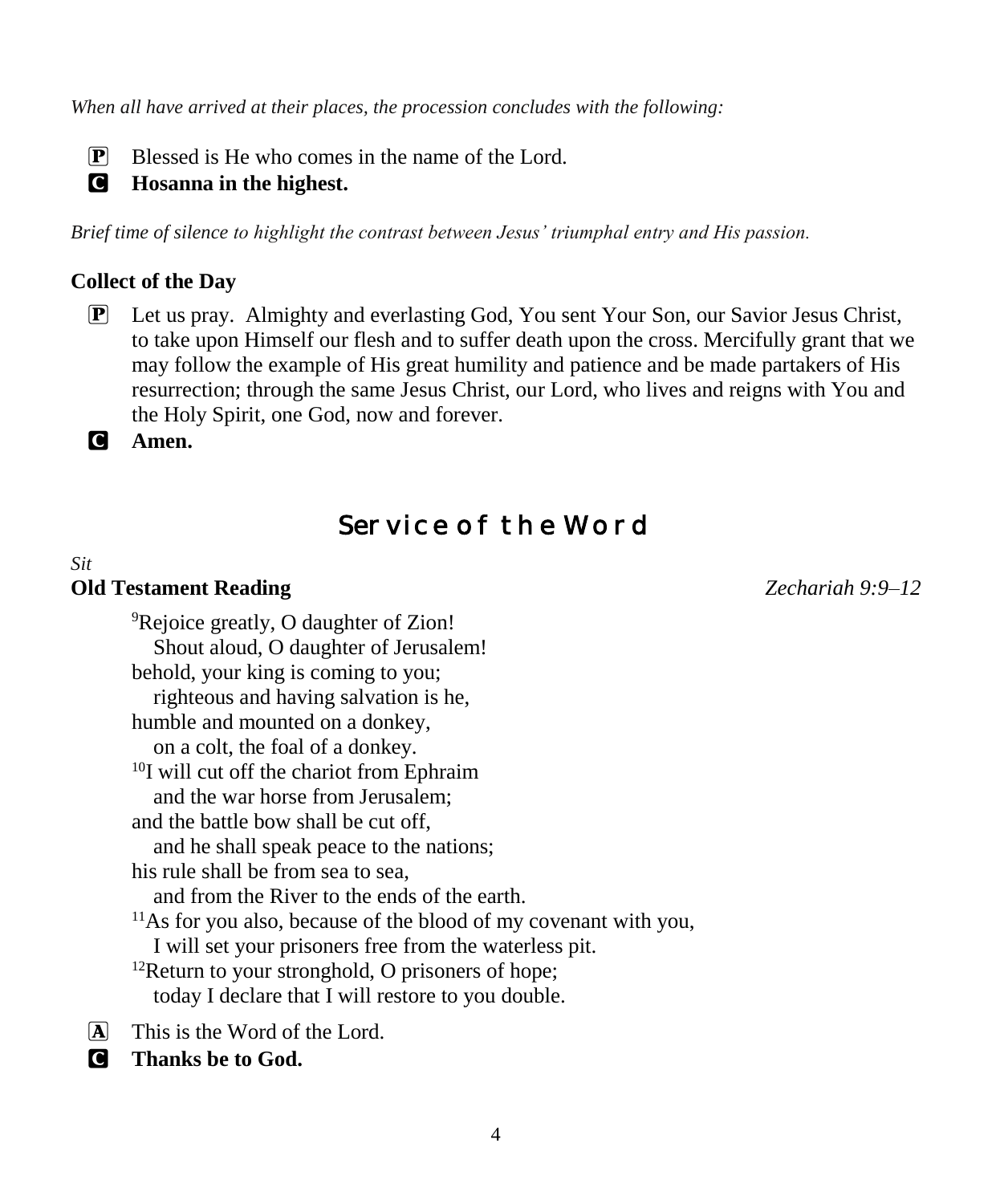**Gradual** *(Congregation speaks text in bold). Psalm 73:23b–24, 1*

You hold my right hand.

You guide me with your counsel, and afterward you will receive me to glory.

# **Truly God is good to Israel,**

# **to those who are pure in heart.**

<sup>5</sup>Have this mind among yourselves, which is yours in Christ Jesus, <sup>6</sup>who, though he was in the form of God, did not count equality with God a thing to be grasped, <sup>7</sup>but made himself nothing, taking the form of a servant, being born in the likeness of men. <sup>8</sup>And being found in human form, he humbled himself by becoming obedient to the point of death, even death on a cross. <sup>9</sup>Therefore God has highly exalted him and bestowed on him the name that is above every name, <sup>10</sup>so that at the name of Jesus every knee should bow, in heaven and on earth and under the earth, <sup>11</sup> and every tongue confess that Jesus Christ is Lord, to the glory of God the Father.

 $\overline{A}$  This is the Word of the Lord.

C **Thanks be to God.**

#### *Stand*

**Tract** *(Congregation speaks text in bold). Psalm 22:1, 4–5*

My God, my God, why have you forsaken me?

Why are you so far from saving me, from the words of my groaning?

#### **In you our fathers trusted;**

#### **they trusted, and you delivered them.**

To you they cried and were rescued;

in you they trusted and were not put to shame.

# THE PASSION OF OUR LORD ACCORDING TO ST. MATTHEW

#### **Hymn: 440 Jesus, I Will Ponder Now** *(stanzas 1–3)*

### **Holy Gospel** *Matthew 26:1—27:66*

- P The Holy Gospel according to St. Matthew, the twenty-sixth chapter.
- **G** Glory to You, O Lord.

#### **The Passion Reading, Part I – The Plot against Jesus and Jesus is Anointed at Bethany Matthew 26:1-16** *(Congregation reads the text in bold)*

<sup>1</sup>When Jesus had finished all these sayings, he said to his disciples,  $24$  You know that after two days the Passover is coming, and the Son of Man will be delivered up to be crucified."

#### **Epistle** *Philippians 2:5–11*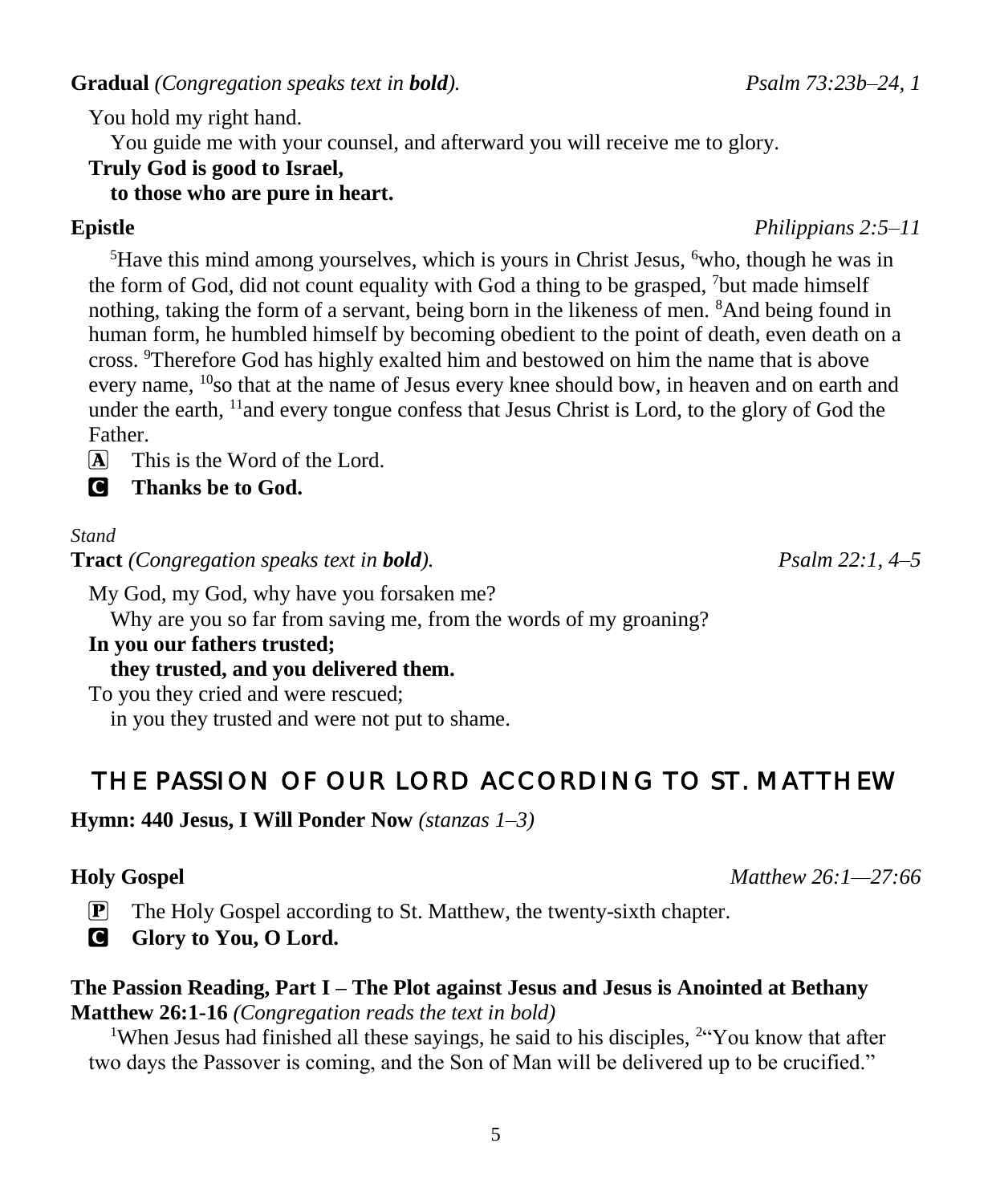$3$ Then the chief priests and the elders of the people gathered in the palace of the high priest, whose name was Caiaphas, <sup>4</sup> and plotted together in order to arrest Jesus by stealth and kill him. <sup>5</sup>But they said, "**Not during the feast, lest there be an uproar among the people."** 

 $6$ Now when Jesus was at Bethany in the house of Simon the leper,  $7a$  woman came up to him with an alabaster flask of very expensive ointment, and she poured it on his head as he reclined at table. <sup>8</sup>And when the disciples saw it, they were indignant, saying, "**Why this waste? <sup>9</sup>For this could have been sold for a large sum and given to the poor." <sup>10</sup>But Jesus, aware of this,** said to them, "Why do you trouble the woman? For she has done a beautiful thing to me.  $^{11}$ For you always have the poor with you, but you will not always have me.  $^{12}$ In pouring this ointment on my body, she has done it to prepare me for burial. <sup>13</sup>Truly, I say to you, wherever this gospel is proclaimed in the whole world, what she has done will also be told in memory of her."

<sup>14</sup>Then one of the twelve, whose name was Judas Iscariot, went to the chief priests  $15$  and said, "**What will you give me if I deliver him over to you?"** And they paid him thirty pieces of silver. <sup>16</sup>And from that moment he sought an opportunity to betray him.

#### **Hymn: 440 Jesus, I Will Ponder Now** *(stanzas 4-6)*

#### **The Passion Reading, Part II – The Lord's Supper**

#### **Matthew 26:17-35** *(Congregation reads the text in bold)*

<sup>17</sup>Now on the first day of Unleavened Bread the disciples came to Jesus, saying, **"Where will you have us prepare for you to eat the Passover?"** <sup>18</sup>He said, "Go into the city to a certain man and say to him, 'The Teacher says, My time is at hand. I will keep the Passover at your house with my disciples."<sup>19</sup>And the disciples did as Jesus had directed them, and they prepared the Passover.

<sup>20</sup>When it was evening, he reclined at table with the twelve. <sup>21</sup>And as they were eating, he said, "Truly, I say to you, one of you will betray me." <sup>22</sup>And they were very sorrowful and began to say to him one after another, **"Is it I, Lord?"** <sup>23</sup>He answered, "He who has dipped his hand in the dish with me will betray me. <sup>24</sup>The Son of Man goes as it is written of him, but woe to that man by whom the Son of Man is betrayed! It would have been better for that man if he had not been born." <sup>25</sup>Judas, who would betray him, answered, **"Is it I, Rabbi?"** He said to him, "You have said so."

<sup>26</sup>Now as they were eating, Jesus took bread, and after blessing it broke it and gave it to the disciples, and said, "Take, eat; this is my body." <sup>27</sup>And he took a cup, and when he had given thanks he gave it to them, saying, "Drink of it, all of you, <sup>28</sup>for this is my blood of the covenant, which is poured out for many for the forgiveness of sins. <sup>29</sup>I tell you I will not drink again of this fruit of the vine until that day when I drink it new with you in my Father's kingdom."

 $30$ And when they had sung a hymn, they went out to the Mount of Olives.  $31$ Then Jesus said to them, "You will all fall away because of me this night. For it is written, 'I will strike the shepherd, and the sheep of the flock will be scattered.'  $3^{2}$ But after I am raised up, I will go before you to Galilee." <sup>33</sup>Peter answered him, **"Though they all fall away because of you, I will never fall away."** <sup>34</sup>Jesus said to him, "Truly, I tell you, this very night, before the rooster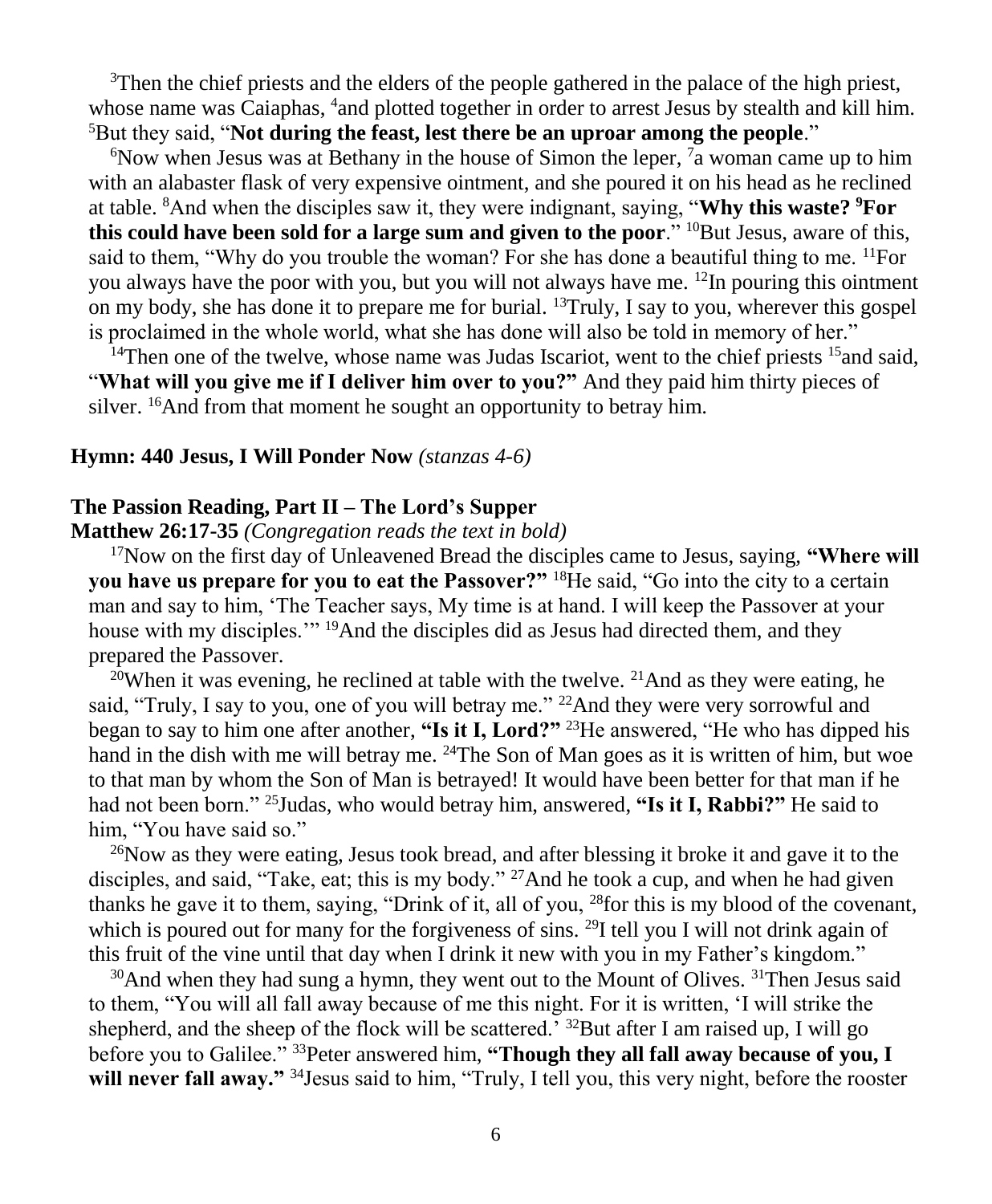crows, you will deny me three times." <sup>35</sup>Peter said to him, **"Even if I must die with you, I will not deny you!"** And all the disciples said the same.

#### **Hymn: 445 When You Woke That Thursday Morning** *(stanzas 1–3)*

#### **The Passion Reading, Part III– The Prayer in the Garden**

**Matthew 26:36-75** *(Congregation reads the text in bold)*

<sup>36</sup>Then Jesus went with them to a place called Gethsemane, and he said to his disciples, "Sit" here, while I go over there and pray." <sup>37</sup>And taking with him Peter and the two sons of Zebedee, he began to be sorrowful and troubled. <sup>38</sup>Then he said to them, "My soul is very sorrowful, even to death; remain here, and watch with me." <sup>39</sup>And going a little farther he fell on his face and prayed, saying, "My Father, if it be possible, let this cup pass from me; nevertheless, not as I will, but as you will." <sup>40</sup>And he came to the disciples and found them sleeping. And he said to Peter, "So, could you not watch with me one hour? <sup>41</sup>Watch and pray that you may not enter into temptation. The spirit indeed is willing, but the flesh is weak." <sup>42</sup>Again, for the second time, he went away and prayed, "My Father, if this cannot pass unless I drink it, your will be done." <sup>43</sup>And again he came and found them sleeping, for their eyes were heavy. <sup>44</sup>So, leaving them again, he went away and prayed for the third time, saying the same words again. <sup>45</sup>Then he came to the disciples and said to them, "Sleep and take your rest later on. See, the hour is at hand, and the Son of Man is betrayed into the hands of sinners. <sup>46</sup>Rise, let us be going; see, my betrayer is at hand."

<sup>47</sup>While he was still speaking, Judas came, one of the twelve, and with him a great crowd with swords and clubs, from the chief priests and the elders of the people. <sup>48</sup>Now the betrayer had given them a sign, saying, "The one I will kiss is the man; seize him."<sup>49</sup>And he came up to Jesus at once and said, "Greetings, Rabbi!" And he kissed him. <sup>50</sup>Jesus said to him, "Friend, do what you came to do." Then they came up and laid hands on Jesus and seized him. <sup>51</sup>And behold, one of those who were with Jesus stretched out his hand and drew his sword and struck the servant of the high priest and cut off his ear. <sup>52</sup>Then Jesus said to him, "Put your sword back into its place. For all who take the sword will perish by the sword.  $53D\sigma$  you think that I cannot appeal to my Father, and he will at once send me more than twelve legions of angels?  $54$ But how then should the Scriptures be fulfilled, that it must be so?" <sup>55</sup>At that hour Jesus said to the crowds, "Have you come out as against a robber, with swords and clubs to capture me? Day after day I sat in the temple teaching, and you did not seize me. <sup>56</sup>But all this has taken place that the Scriptures of the prophets might be fulfilled." Then all the disciples left him and fled.

 $57$ Then those who had seized Jesus led him to Caiaphas the high priest, where the scribes and the elders had gathered. <sup>58</sup>And Peter was following him at a distance, as far as the courtyard of the high priest, and going inside he sat with the guards to see the end.  $59$ Now the chief priests and the whole Council were seeking false testimony against Jesus that they might put him to death, <sup>60</sup>but they found none, though many false witnesses came forward. At last two came forward <sup>61</sup>and said, **"This man said, 'I am able to destroy the temple of God, and to rebuild it in three days.'"** <sup>62</sup>And the high priest stood up and said, **"Have you no answer to make?**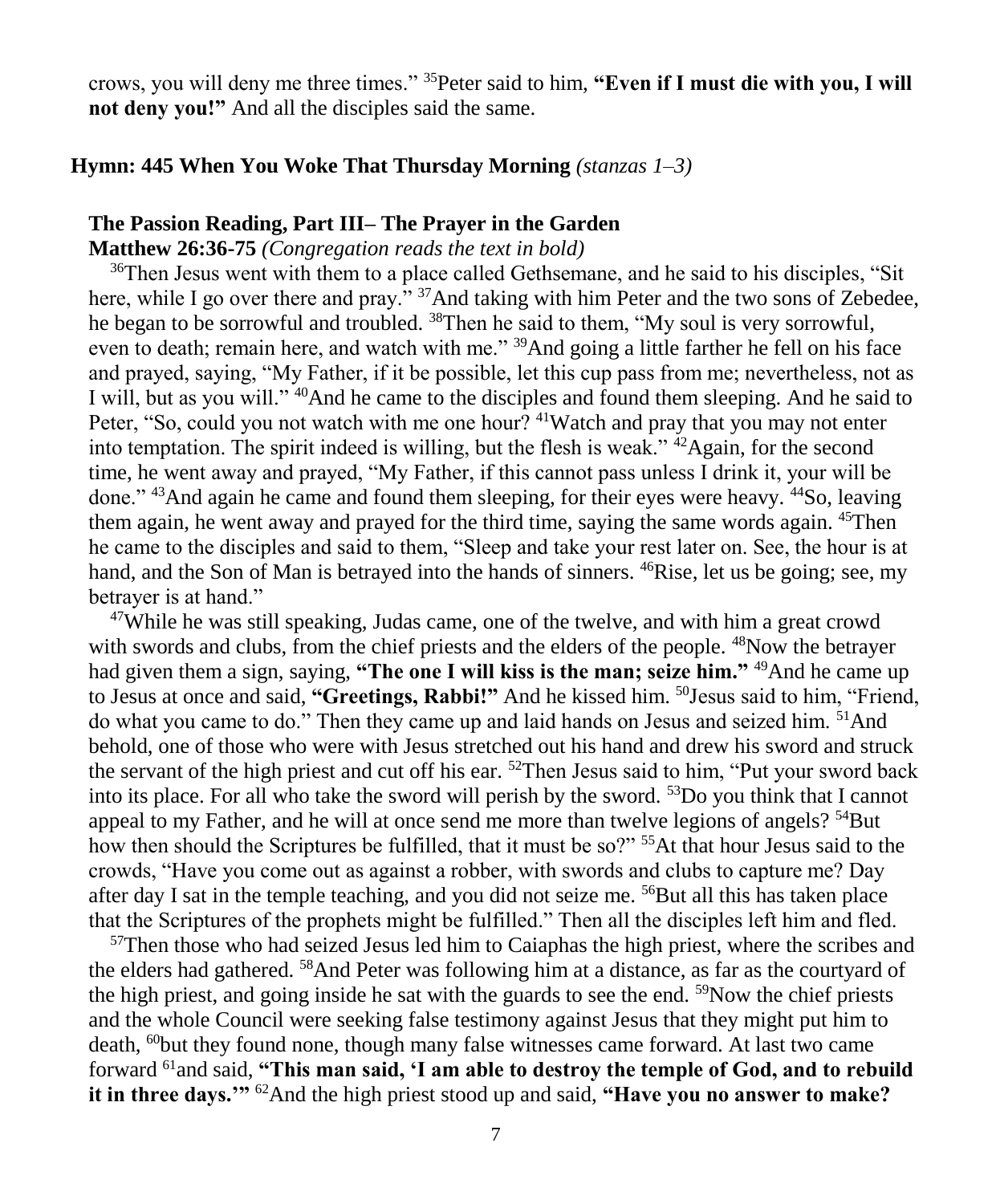**What is it that these men testify against you?"** <sup>63</sup>But Jesus remained silent. And the high priest said to him**, "I adjure you by the living God, tell us if you are the Christ, the Son of**  God."<sup>64</sup> Jesus said to him, "You have said so. But I tell you, from now on you will see the Son of Man seated at the right hand of Power and coming on the clouds of heaven." <sup>65</sup>Then the high priest tore his robes and said, **"He has uttered blasphemy. What further witnesses do we need? You have now heard his blasphemy. <sup>66</sup>What is your judgment?"** They answered, **"He deserves death."** <sup>67</sup>Then they spit in his face and struck him. And some slapped him, <sup>68</sup>saying, **"Prophesy to us, you Christ! Who is it that struck you?"**

 $69$ Now Peter was sitting outside in the courtyard. And a servant girl came up to him and said, **"You also were with Jesus the Galilean."** <sup>70</sup>But he denied it before them all, saying, **"I do not know what you mean.**" <sup>71</sup>And when he went out to the entrance, another servant girl saw him, and she said to the bystanders, **"This man was with Jesus of Nazareth."** <sup>72</sup>And again he denied it with an oath: **"I do not know the man."** <sup>73</sup>After a little while the bystanders came up and said to Peter, **"Certainly you too are one of them, for your accent betrays you."** <sup>74</sup>Then he began to invoke a curse on himself and to swear, **"I do not know the man."** And immediately the rooster crowed.  $75$ And Peter remembered the saying of Jesus, "Before the rooster crows, you will deny me three times." And he went out and wept bitterly.

#### **Hymn: 436 Go to Dark Gethsemane** *(stanzas. 1–2)*

#### **The Passion Reading, Part IV – The Trial Before Pilate**

**Matthew 27:1-29** *(Congregation reads the bold print)*

<sup>1</sup>When morning came, all the chief priests and the elders of the people took counsel against Jesus to put him to death. <sup>2</sup>And they bound him and led him away and delivered him over to Pilate the governor.

<sup>3</sup>Then when Judas, his betrayer, saw that Jesus was condemned, he changed his mind and brought back the thirty pieces of silver to the chief priests and the elders, <sup>4</sup>saying, "I have **sinned by betraying innocent blood."** They said, **"What is that to us? See to it yourself."**  $<sup>5</sup>$ And throwing down the pieces of silver into the temple, he departed, and he went and hanged</sup> himself. <sup>6</sup>But the chief priests, taking the pieces of silver, said, **"It is not lawful to put them into the treasury, since it is blood money."** <sup>7</sup>So they took counsel and bought with them the potter's field as a burial place for strangers. <sup>8</sup>Therefore that field has been called the Field of Blood to this day. <sup>9</sup>Then was fulfilled what had been spoken by the prophet Jeremiah, saying, **"And they took the thirty pieces of silver, the price of him on whom a price had been set by some of the sons of Israel, <sup>10</sup>and they gave them for the potter's field, as the Lord directed me."**

<sup>11</sup>Now Jesus stood before the governor, and the governor asked him, **"Are you the King of the Jews?"** Jesus said, "You have said so." <sup>12</sup>But when he was accused by the chief priests and elders, he gave no answer. <sup>13</sup>Then Pilate said to him, **"Do you not hear how many things they testify against you?"** <sup>14</sup>But he gave him no answer, not even to a single charge, so that the governor was greatly amazed.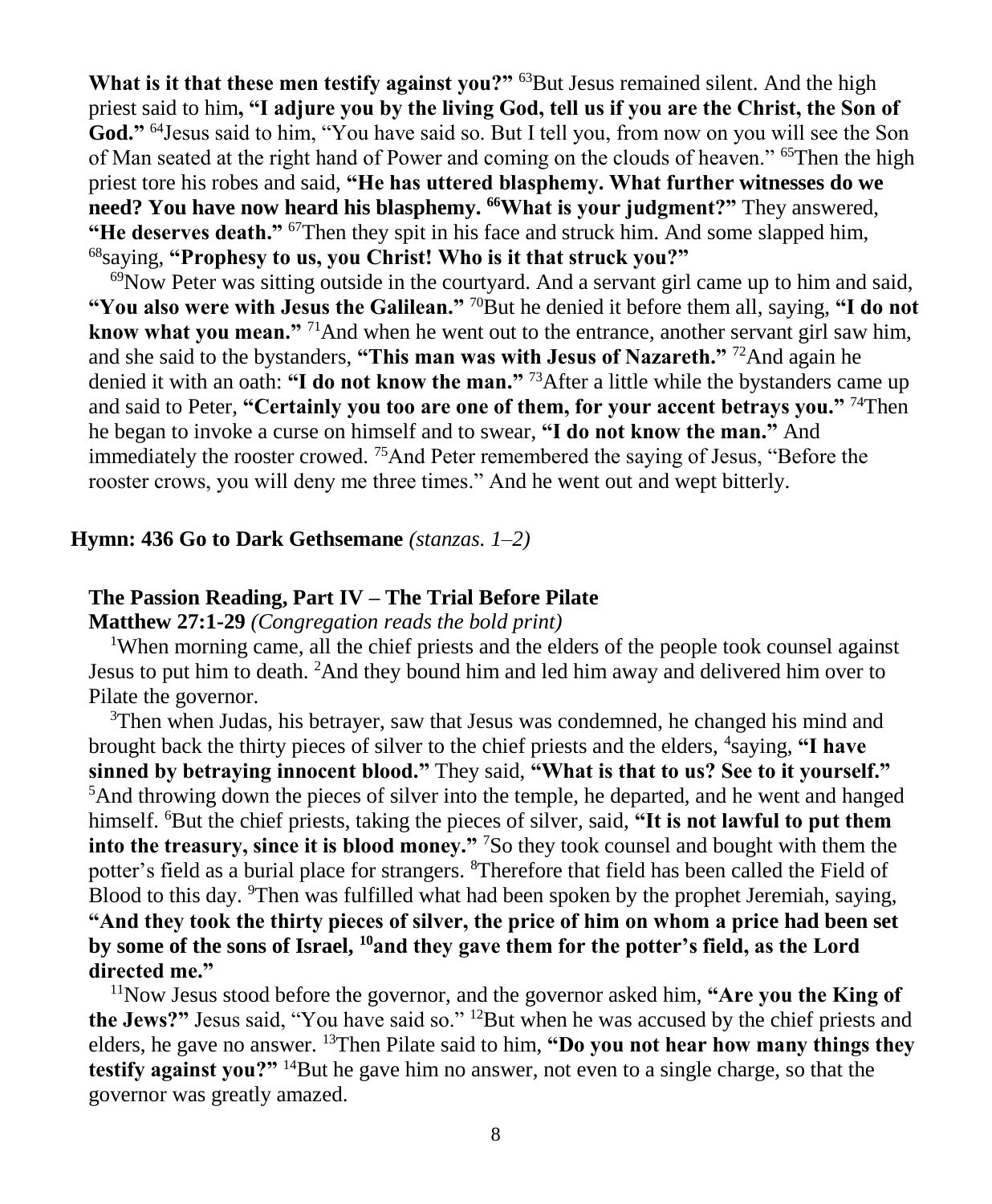<sup>15</sup>Now at the feast the governor was accustomed to release for the crowd any one prisoner whom they wanted. <sup>16</sup>And they had then a notorious prisoner called Barabbas. <sup>17</sup>So when they had gathered, Pilate said to them, **"Whom do you want me to release for you: Barabbas, or Jesus who is called Christ?"** <sup>18</sup>For he knew that it was out of envy that they had delivered him up. <sup>19</sup>Besides, while he was sitting on the judgment seat, his wife sent word to him, **"Have nothing to do with that righteous man, for I have suffered much because of him today in a**  dream."<sup>20</sup>Now the chief priests and the elders persuaded the crowd to ask for Barabbas and destroy Jesus. <sup>21</sup>The governor again said to them, **"Which of the two do you want me to release for you?"** And they said, **"Barabbas."** <sup>22</sup>Pilate said to them, **"Then what shall I do with Jesus who is called Christ?"** They all said, **"Let him be crucified!"** <sup>23</sup>And he said, **"Why, what evil has he done?"** But they shouted all the more, **"Let him be crucified!"**

 $^{24}$ So when Pilate saw that he was gaining nothing, but rather that a riot was beginning, he took water and washed his hands before the crowd, saying, **"I am innocent of this man's blood; see to it yourselves."** <sup>25</sup>And all the people answered, **"His blood be on us and on our children!"** <sup>26</sup>Then he released for them Barabbas, and having scourged Jesus, delivered him to be crucified.

 $27$ Then the soldiers of the governor took Jesus into the governor's headquarters, and they gathered the whole battalion before him. <sup>28</sup>And they stripped him and put a scarlet robe on him,  $^{29}$  and twisting together a crown of thorns, they put it on his head and put a reed in his right hand. And kneeling before him, they mocked him, saying, **"Hail, King of the Jews!"**

#### **Hymn: 439 O Dearest Jesus, What Law Hast Thou Broken** *(stanzas. 1–5)*

#### **The Passion Reading, Part V – The Crucifixion**

#### **Matthew 27:30-66** *(Congregation reads the text in bold)*

<sup>30</sup>And they spit on him and took the reed and struck him on the head. <sup>31</sup>And when they had mocked him, they stripped him of the robe and put his own clothes on him and led him away to crucify him.

 $32\text{As}$  they went out, they found a man of Cyrene, Simon by name. They compelled this man to carry his cross. <sup>33</sup>And when they came to a place called Golgotha (which means Place of a Skull), <sup>34</sup>they offered him wine to drink, mixed with gall, but when he tasted it, he would not drink it.  $35$ And when they had crucified him, they divided his garments among them by casting lots. <sup>36</sup>Then they sat down and kept watch over him there. <sup>37</sup>And over his head they put the charge against him, which read, "This is Jesus, the King of the Jews." <sup>38</sup>Then two robbers were crucified with him, one on the right and one on the left. <sup>39</sup>And those who passed by derided him, wagging their heads <sup>40</sup>and saying, "You who would destroy the temple and rebuild it in **three days, save yourself! If you are the Son of God, come down from the cross."** <sup>41</sup>So also the chief priests, with the scribes and elders, mocked him, saying, <sup>42</sup>**"He saved others; he cannot save himself. He is the King of Israel; let him come down now from the cross, and we will believe in him. 43He trusts in God; let God deliver him now, if he desires him. For**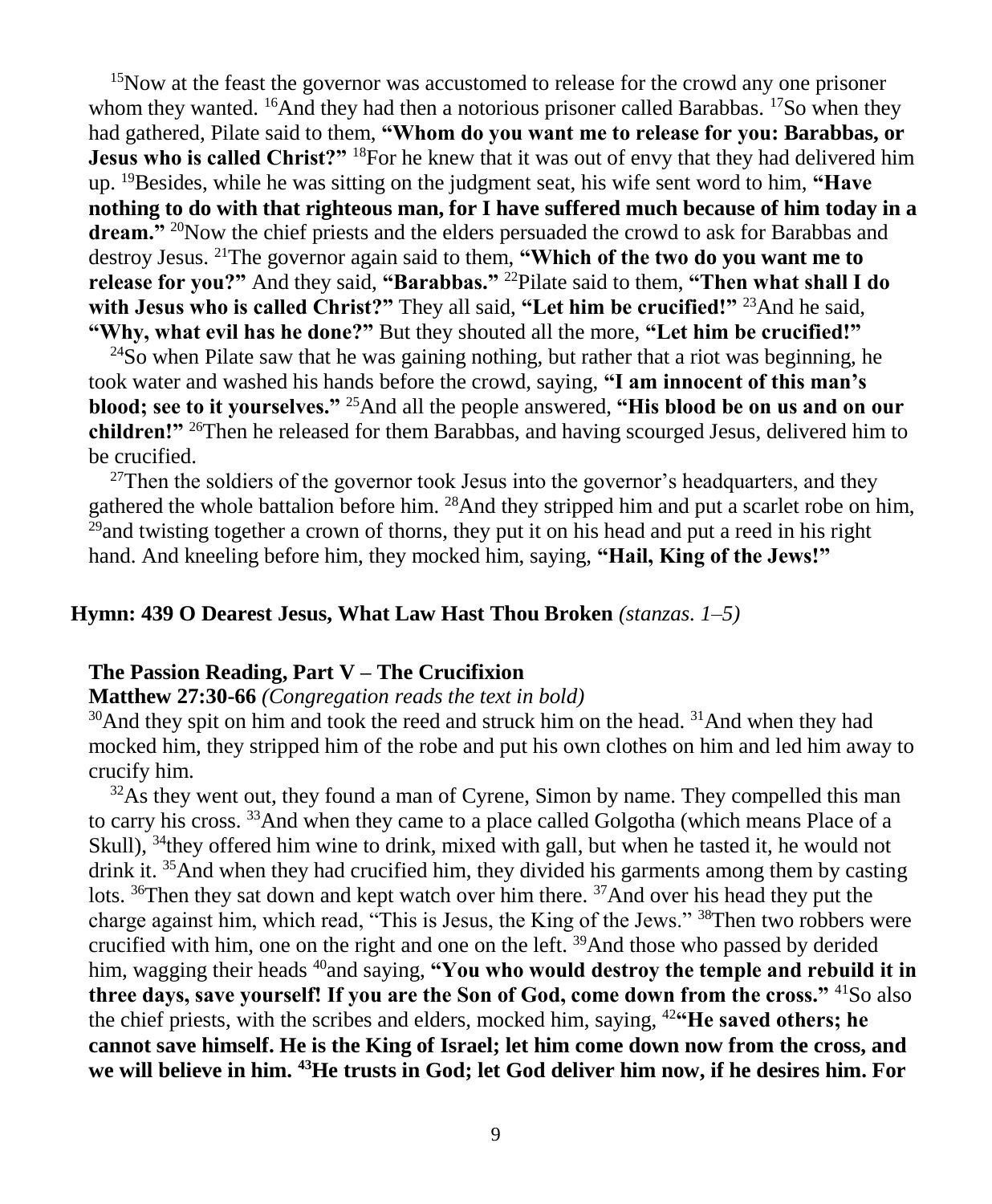**he said, 'I am the Son of God.'"** <sup>44</sup>And the robbers who were crucified with him also reviled him in the same way.

<sup>45</sup>Now from the sixth hour there was darkness over all the land until the ninth hour. <sup>46</sup>And about the ninth hour Jesus cried out with a loud voice, saying, "Eli, Eli, lema sabachthani?" that is, "My God, my God, why have you forsaken me?"  $47$ And some of the bystanders, hearing it, said, **"This man is calling Elijah."** <sup>48</sup>And one of them at once ran and took a sponge, filled it with sour wine, and put it on a reed and gave it to him to drink. <sup>49</sup>But the others said, **"Wait, let** us see whether Elijah will come to save him."<sup>50</sup>And Jesus cried out again with a loud voice and yielded up his spirit.

 $<sup>51</sup>$ And behold, the curtain of the temple was torn in two, from top to bottom. And the earth</sup> shook, and the rocks were split.  $52$ The tombs also were opened. And many bodies of the saints who had fallen asleep were raised, <sup>53</sup>and coming out of the tombs after his resurrection they went into the holy city and appeared to many. <sup>54</sup>When the centurion and those who were with him, keeping watch over Jesus, saw the earthquake and what took place, they were filled with awe and said, **"Truly this was the Son of God!"**

<sup>55</sup>There were also many women there, looking on from a distance, who had followed Jesus from Galilee, ministering to him, <sup>56</sup>among whom were Mary Magdalene and Mary the mother of James and Joseph and the mother of the sons of Zebedee.

<sup>57</sup>When it was evening, there came a rich man from Arimathea, named Joseph, who also was a disciple of Jesus. <sup>58</sup>He went to Pilate and asked for the body of Jesus. Then Pilate ordered it to be given to him. <sup>59</sup>And Joseph took the body and wrapped it in a clean linen shroud <sup>60</sup>and laid it in his own new tomb, which he had cut in the rock. And he rolled a great stone to the entrance of the tomb and went away. <sup>61</sup>Mary Magdalene and the other Mary were there, sitting opposite the tomb.

 $62$ Next day, that is, after the day of Preparation, the chief priests and the Pharisees gathered before Pilate <sup>63</sup>and said, **"Sir, we remember how that impostor said, while he was still alive, 'After three days I will rise.' <sup>64</sup>Therefore order the tomb to be made secure until the third day, lest his disciples go and steal him away and tell the people, 'He has risen from the dead,' and the last fraud will be worse than the first."** <sup>65</sup>Pilate said to them, **"You have a guard of soldiers. Go, make it as secure as you can."** <sup>66</sup>So they went and made the tomb secure by sealing the stone and setting a guard.

P This is the Gospel of the Lord.

C **Praise to You, O Christ.**

#### **Nicene Creed**

C **I believe in one God, the Father Almighty, maker of heaven and earth and of all things visible and invisible.**

**And in one Lord Jesus Christ, the only-begotten Son of God, begotten of His Father before all worlds, God of God, Light of Light, very God of very God, begotten, not made, being of one substance with the Father, by whom all things were made; who for us men and for our salvation came down from heaven and was**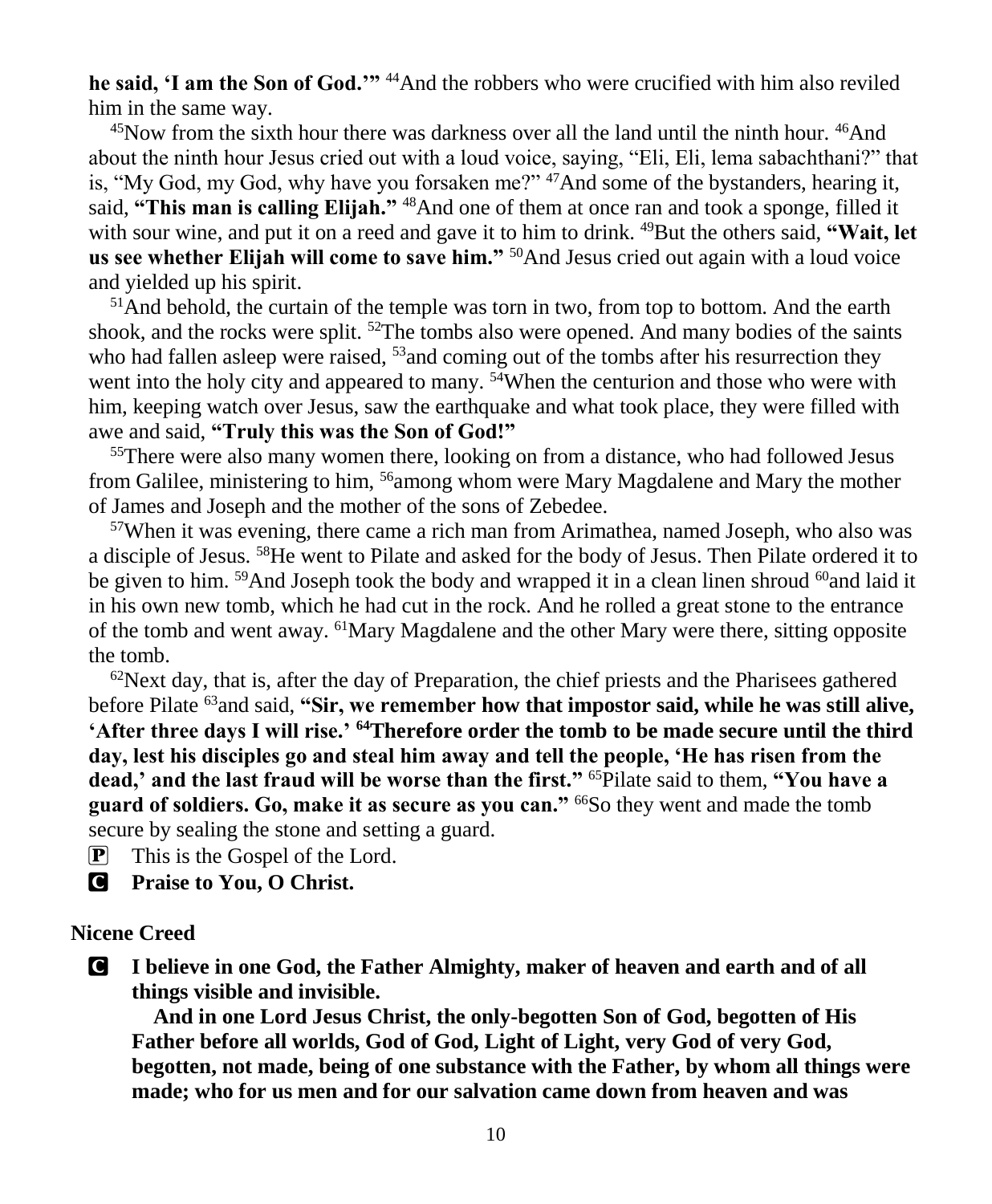**incarnate by the Holy Spirit of the virgin Mary and was made man; and was crucified also for us under Pontius Pilate. He suffered and was buried. And the third day He rose again according to the Scriptures and ascended into heaven and sits at the right hand of the Father. And He will come again with glory to judge both the living and the dead, whose kingdom will have no end.**

**And I believe in the Holy Spirit, the Lord and giver of life, who proceeds from the Father and the Son, who with the Father and the Son together is worshiped and glorified, who spoke by the prophets. And I believe in one holy Christian and apostolic Church, I acknowledge one Baptism for the remission of sins, and I look for**  the resurrection of the dead and the life  $\pm$  of the world to come. Amen.

#### *Sit* **Hymn of the Day: 438 A Lamb Goes Uncomplaining Forth**

#### **Sermon**

**Offering** *(The offerings that have been place in the plates at the sanctuary doors will be carried forward at this time. Plates will still be available near the sanctuary doors for those who wish to offer their gifts to the Lord following the service.)*

**Prayer of the Church** *Please turn to page 288 in your hymnal to pray the Litany together.*

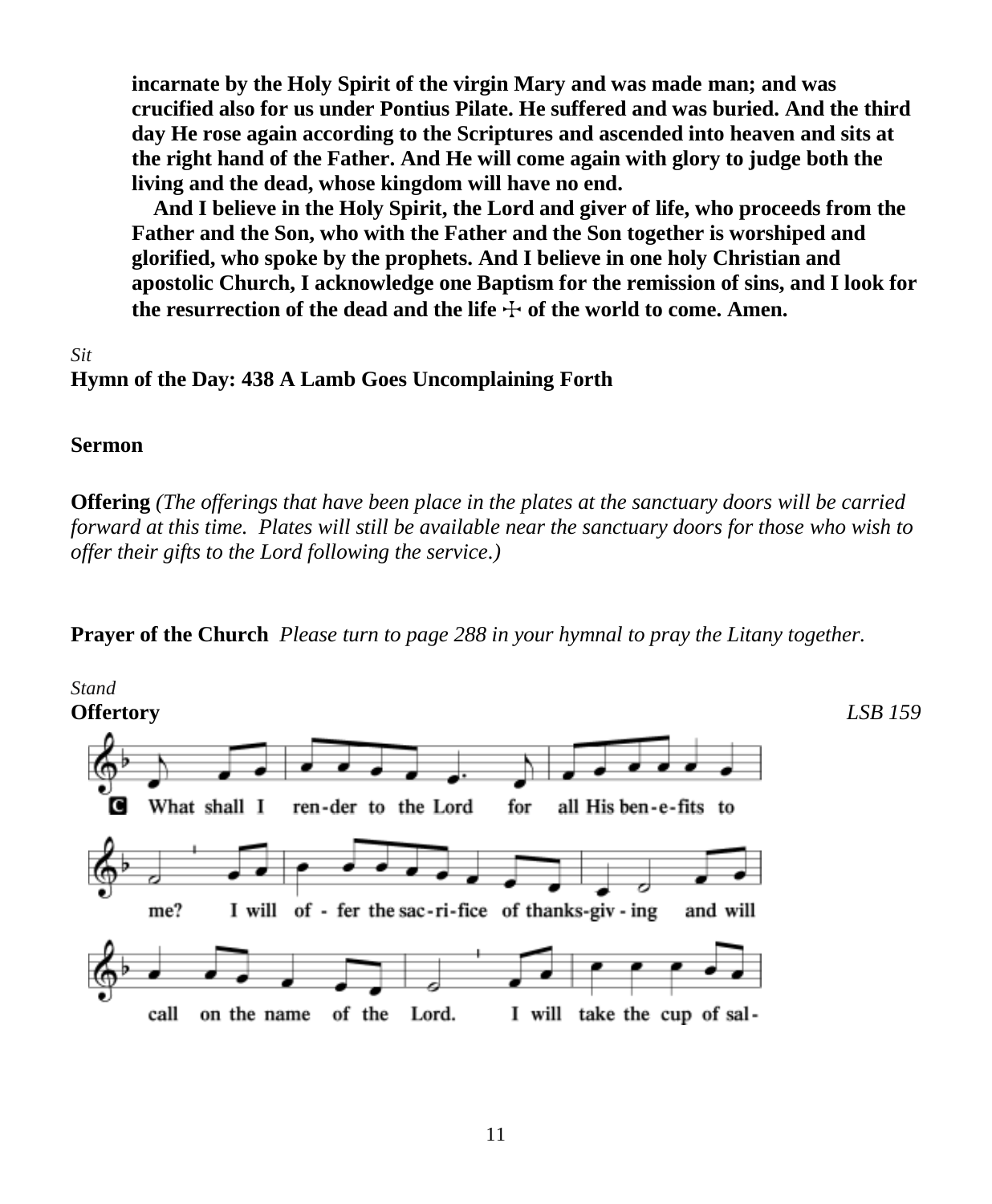

# Service of the Sacrament

*God's Word states that in the Lord's Supper Jesus offers His true body and blood for the forgiveness of sins (Matt. 26:28), that partaking of this Supper together is a confession of our unity in faith (1 Cor. 10:16–17) and that the body and blood of Jesus can be received to one's harm (1 Cor. 11:27–32). Out of love for those who commune, New Hope Lutheran Church communes only those who*

*1. Have been taught and examined in the Christian faith,* 

*2. Confess their sins and trust in Christ for forgiveness,* 

*3. Have made a public confession of their agreement with us in this one Scriptural faith through membership in this congregation or another congregation of the Lutheran Church—Missouri Synod.* 

*4. Have spoken with the pastor prior to the service.*

*If you are not a communicant member of New Hope or another LCMS congregation, you are invited to come up for a blessing; please cross your arms during the distribution.*



P Let us give thanks unto the Lord, our God.

**Preface** *LSB 194*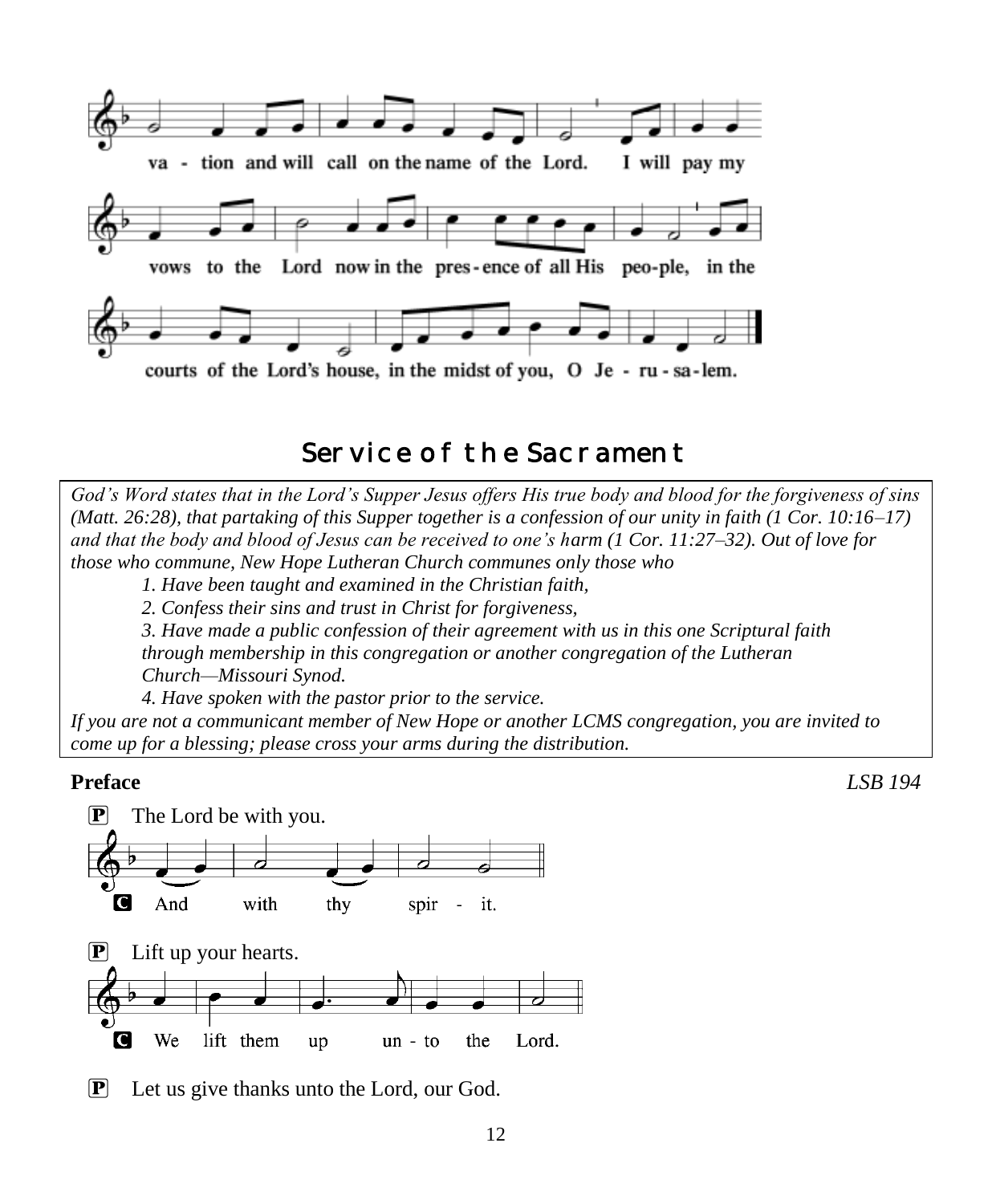

 $\mathbf{P}$  It is truly meet, right, and salutary that we should at all times and in all places give thanks to You, holy Lord, almighty Father, everlasting God, through Jesus Christ, our Lord, who accomplished the salvation of mankind by the tree of the cross that, where death arose, there life also might rise again and that the serpent who overcame by the tree of the garden might likewise by the tree of the cross be overcome. Therefore with angels and archangels and with all the company of heaven we laud and magnify Your glorious name, evermore praising You and saying:



 $\mathbf{P}$  The peace of the Lord be with you always.

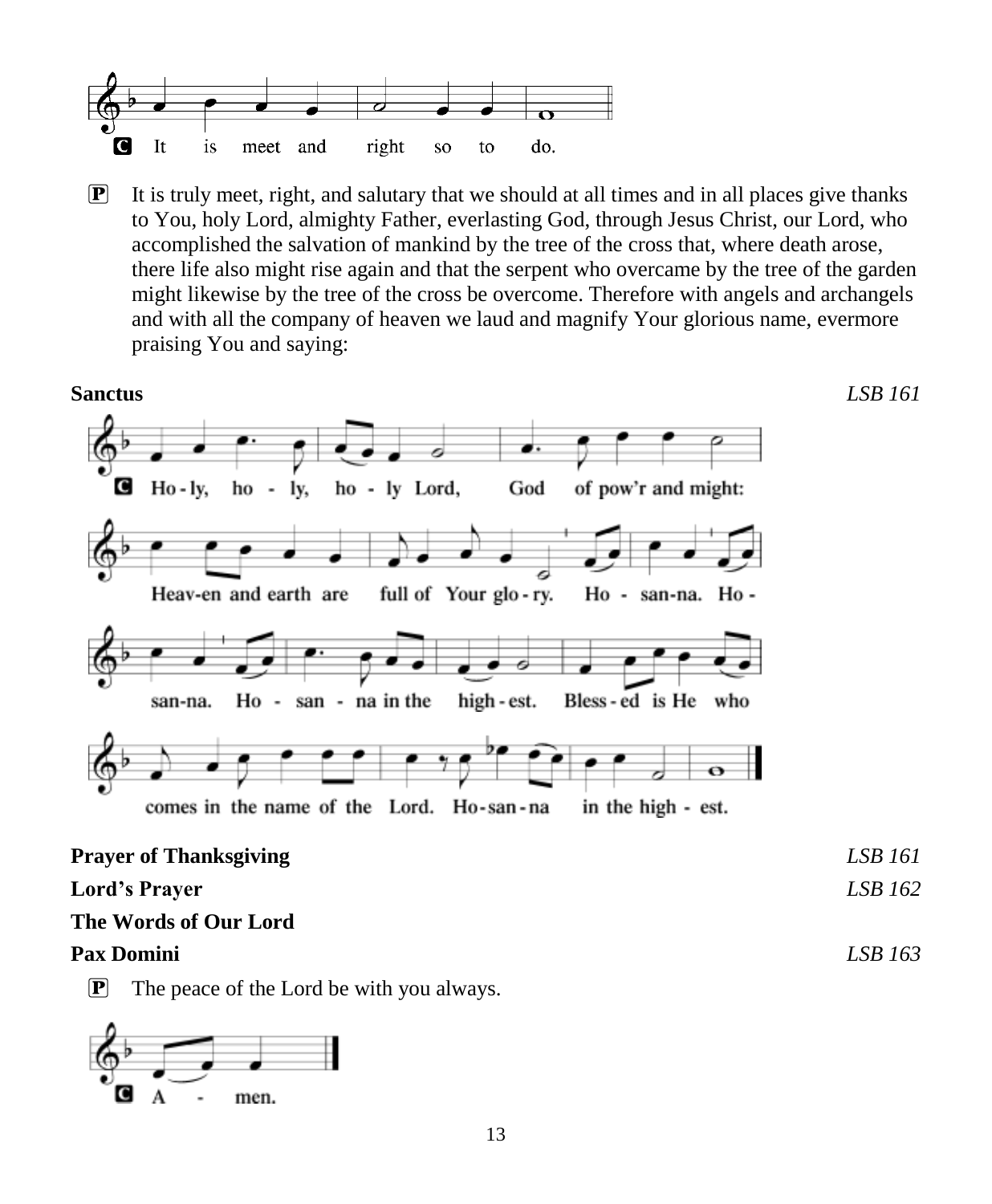

*Sit*

**Distribution Hymns:** *God So Loved the World (Choir)*

 **334 O Lord, How Shall I Meet You 634 The Death of Jesus Christ, Our Lord 441 Ride On, Ride On in Majesty**

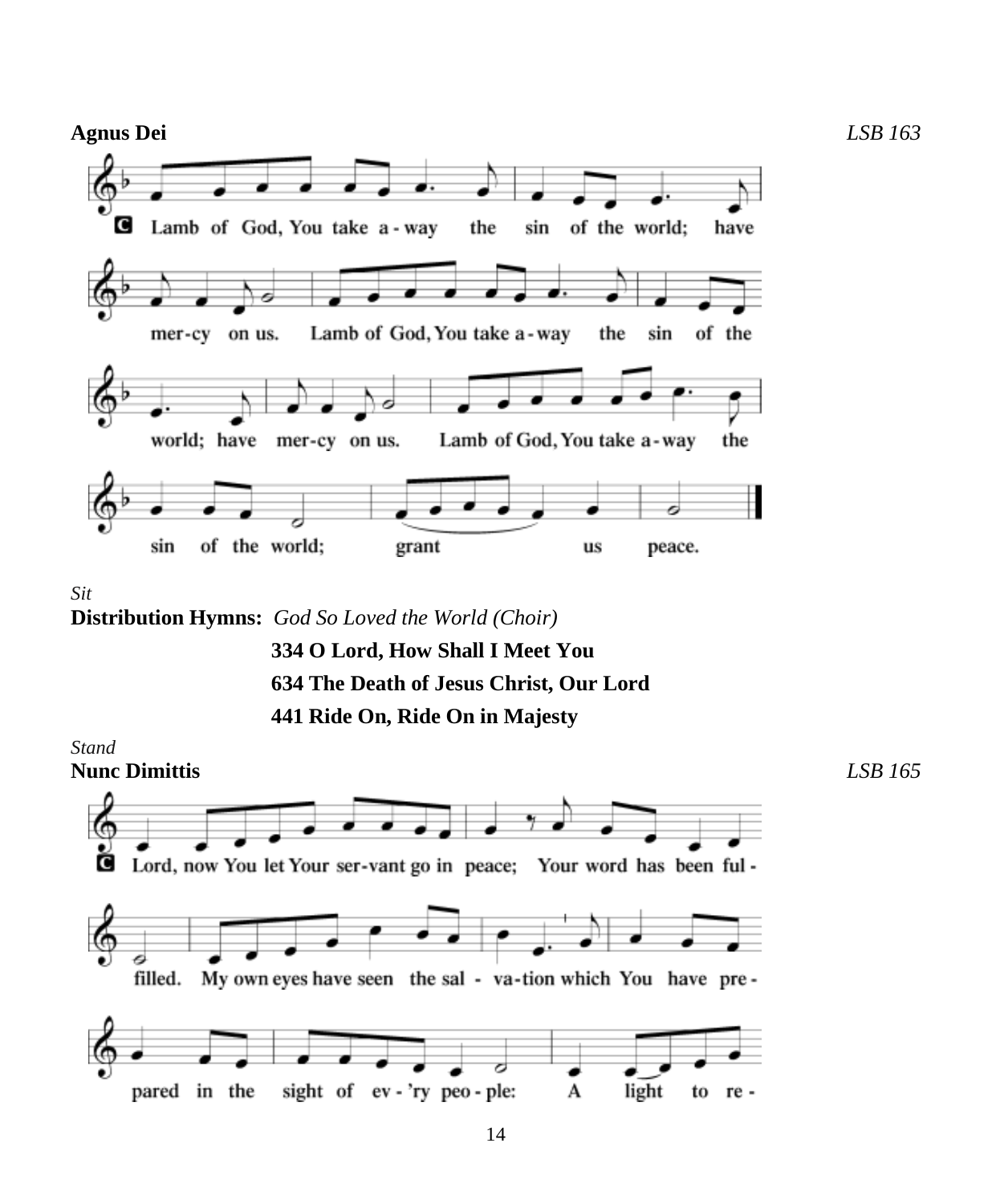



#### **Post-Communion Collect**

 $\overline{A}$  Let us pray.

We give thanks to You, almighty God, that You have refreshed us through this salutary gift, and we implore You that of Your mercy You would strengthen us through the same in faith toward You and in fervent love toward one another; through Jesus Christ, Your Son, our Lord, who lives and reigns with You and the Holy Spirit, one God, now and forever.



#### **Benediction** *LSB 166*

P The Lord bless you and keep you. The Lord make His face shine on you and be gracious to you. The Lord look upon you with favor and  $\pm$  give you peace.



### **Hymn to Depart: 444 No Tramp of Soldiers' Marching Feet**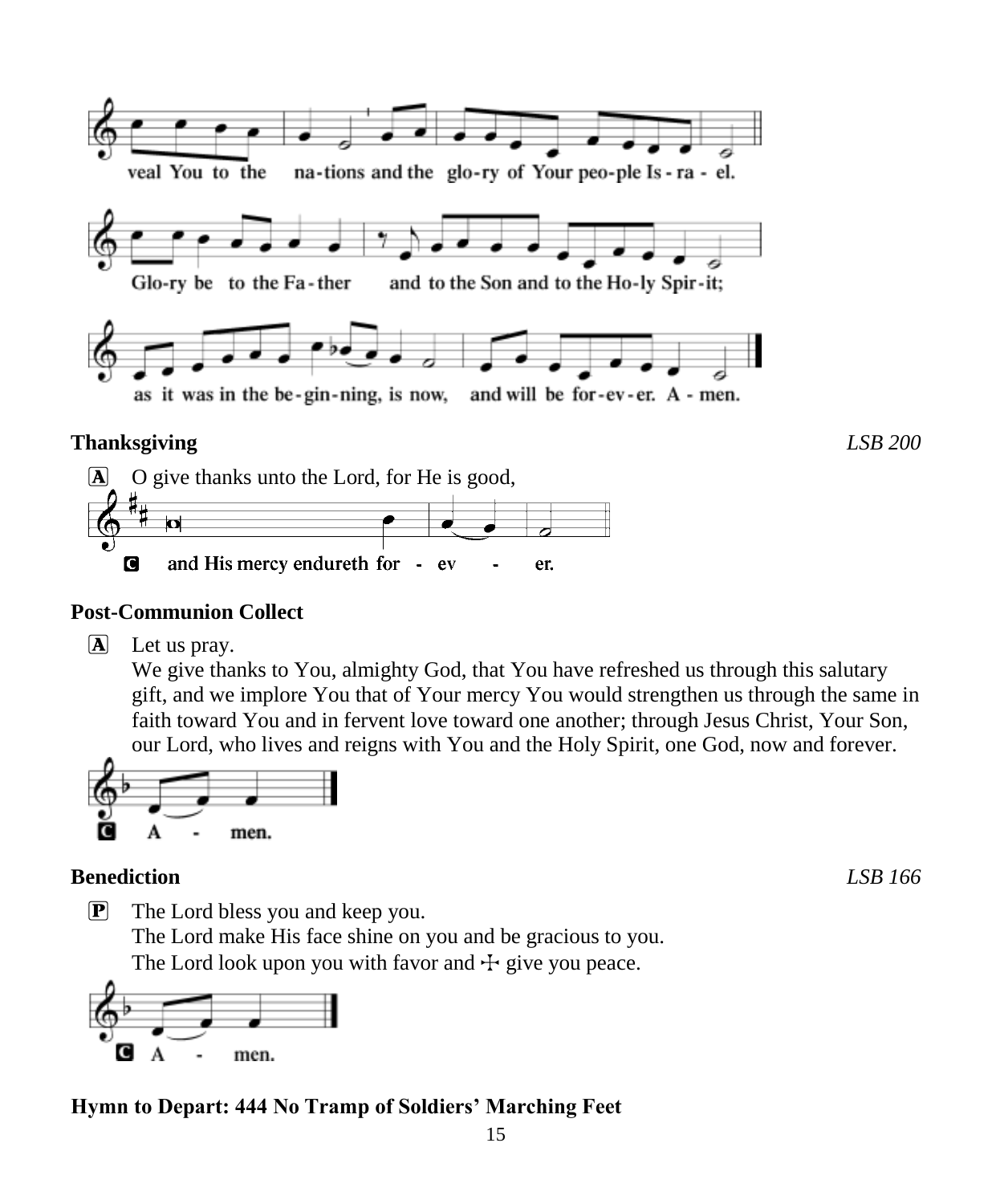# New Hope News and Notes



#### **March 30 and April 3, 2022 Stewardship**



Giving: General Fund: \$3,326 (Amount needed weekly: \$2,966) Mortgage: \$1,722 (Remaining Debt: \$61,527)

#### **Upcoming Events**

Sunday, April 10 Practice for Stripping of the Altar, 11:30 am Thursday, April 14 **Maundy Thursday Divine Service, 6:30 pm** Friday, April 15 **Good Friday Service, 6:30 pm** Sunday, April 17 **Sunrise Divine Service, 7:00 am** Easter Breakfast, 8:30 am **Easter Day Divine Service, 10:00 am**

#### **IN OUR PRAYERS:**

**Birthdays**: Brad Shuler, Owen Wallis, Makayla Edmiston, Shawna Edmiston – Apr. 10; Erik Todd – Apr. 13; Emily Todd – Apr. 16

**Anniversaries**: Randy and Diana Buuck – April 13

**Military personnel**: Tristan Graft, Denver Burkley (grandson of Joey Septer), Ethan Bearman (friend of Randy & Diana Buuck).

**Members and catechumens of our congregation:** Marilyn Kimmel, Leona Meyer, Nancy Small, Thelma Yager, Keith Fuller, Tammy Saalfrank, Russell Sponseller, Marjorie Johnson, Don Milholland, Janet Fuller, John Hartup, Lee Ann Siples, Carol Schumacher, Chris Alfeld, Bryce Bowman, Diane Garrett, Sharon Snow.

**Friends and family of the members of our congregation:** Rev. Paul Doehrmann; Charlene Ferrell; Susan Gaines; Alice Jacobs; Makenzie Webb (granddaughter of Carol Schumacher); Johnny Johnson (husband of Candace Johnson); Jody Ford (friend of the Saalfrank family); Hadley Schumacher (great-niece of Lee Ann Siples); Ben Aeschliman (cousin of Lori Bauermeister); Robin Graham (friend of Randy and Diana Buuck); Don Hockemeyer and John Hunter (friends of Dara Phillips), Will Schlemmer (uncle of Erik Schlemmer), George Peck (brother of John Peck); Lynne Kuzeff (sister-in-law of Jeani Klaus); Eric Milholland (son of Don Milholland); Charles Brown (brother of Sue Hansen); Verdene Franklin (mother of Diana Buuck).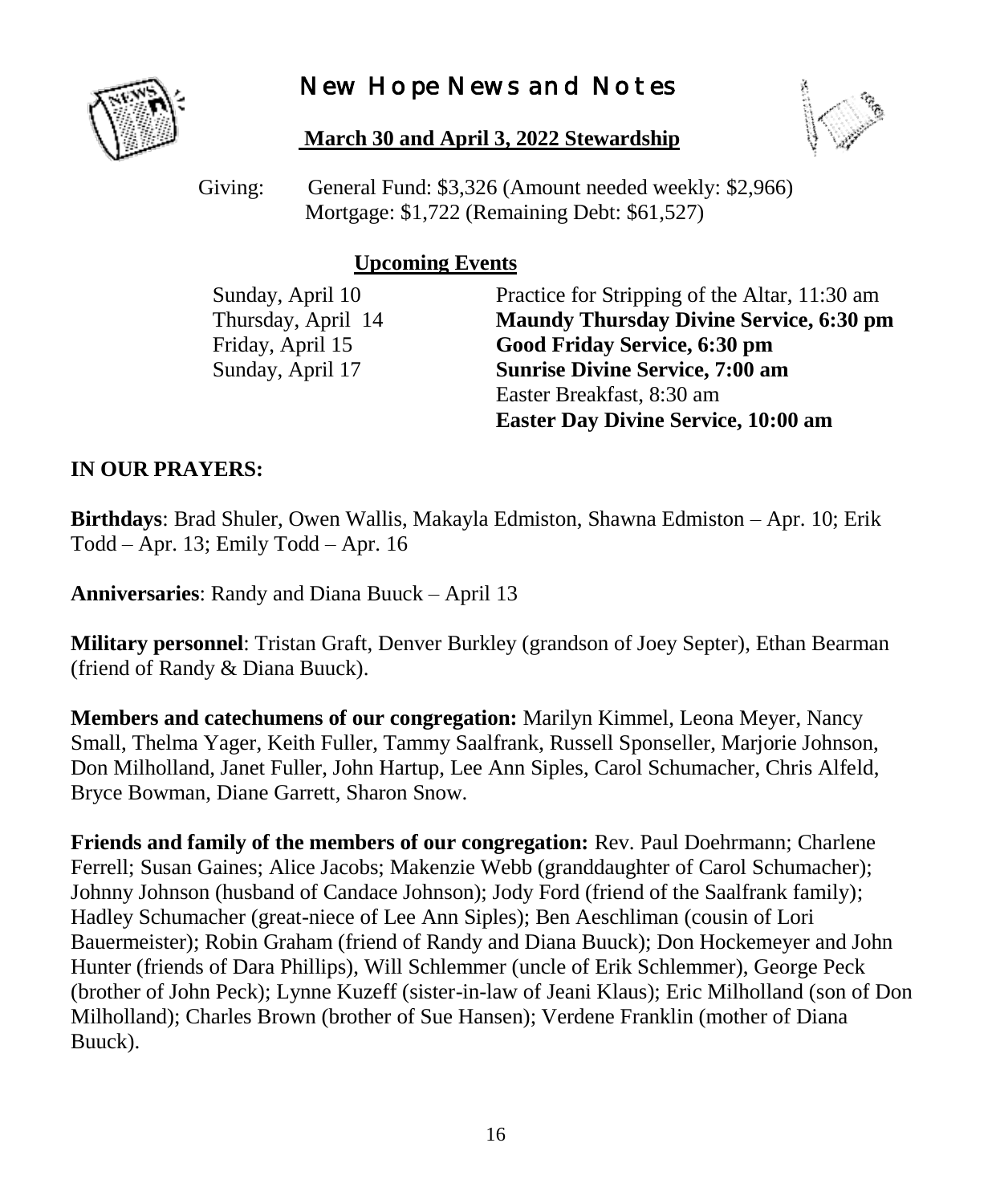**LIFE QUOTE** "The temptation among Christians is to take the temperature of the chaotic and dysfunctional culture and to imbue ourselves with a sense of despair and discouragement. But despair and discouragement, we know from Scripture, is a sin because it negates the hope of Jesus Christ. We are not seeking an earthly victory; as Christians, we know that the most important victory of all of history has already been won by our Lord and Savior." *Timothy S. Goeglein, vice president of government and external relations at Focus on the Family in Washington, D.C. – A Life Quote from Lutherans For Life • lutheransforlife.org "Hurting from abortion? Word of Hope can help. [word-of-hope.org;](https://word-of-hope.org/) 888-217-8679."*

**TALK RADIO & PODCASTS FOR HOLY WEEK**… Issues, Etc. is a radio talk show and podcast produced by Lutheran Public Radio in Collinsville, IL and hosted by LCMS Pastor Todd Wilken. This week's teachings include: Apparent Contradictions in the Bible on the Events of Holy Week; The Holy Week Hymns "The Royal Banners Forward Go" and "Sing My Tongue the Glorious Battle;" The Seven Last Words of Christ from the Cross and more. You can listen at your convenience at [issuesetc.org,](https://r20.rs6.net/tn.jsp?f=001DtweFQMTJcmM3_FIZrCeMFfoxqyJf6EG9ywlb04PQkiZrCv2K7eSBTr99HFqwUXH4j8lXa8iW1dVcquEwuSt78brdcnub4nGS0Dgyu7K9t3s9pDBca8SMFQ7JOudm5whMHFW9KfnV1YCiSVvm33CGA==&c=UlX4M_zBT3sfNXNUeVVisiQNQbHYuH5cNnwoLmLPOcuZLIUMNcg3Dg==&ch=-RnLfgMqobVDqb4goJbRRmBTKi-4RWdqpafUTPrkgzwc3O88d-_tOw==) the LPR mobile app and your favorite podcast provider.

**PREMIER CONFERENCE FOR LUTHERAN LAITY...** You're invited to attend the 2022 Issues, Etc. "Making the Case" Conference Friday, June 24 and Saturday, June 25 at Concordia University Chicago. Speakers include: Bryan Wolfmueller, Will Weedon, Dr. Paivi Rasanen, Dr. Albert Mohler, Dr. Joel Biermann, Bill Barr and Chris Rosebrough. Early-bird registration is \$135 and includes three meals. Reduced room rates, including on-campus dorms, are available. For more information, visit [issuesetc.org](https://r20.rs6.net/tn.jsp?f=001euVFadQYlcqFiWhNUjuBbHDmQt8zr5LGpqJOcLv4QfFxYfmz4IzpW9kQiozbqP7syCQO2oCzsyztEbkKm8bVvaaPXiIjldQ_yas1ukD2ts2H0PQi4aQvfhXbzpttXfxWoUQb2-KbSC90tXVYSQxNjQ==&c=LRpREN2vtUelZtY1CHzz_oytM671LfaiHMh8a0E8a2H4Lst8uHALhQ==&ch=ez5PS-pzAEDlkyvIKHLvGSu-gTy7UOzK6LklBsmfJD5SWaW-5-8Yfg==) or call (618) 223-8385.

**SUPPORT OUR CHURCH -** Do you enjoy working with numbers? Consider managing our church Scrip program! Please speak with Janice Braun for more information.

**VACATION BIBLE SCHOOL –** This summer, we hope to hold a four day morning VBS program June 6-9 (VBS children will sing in the Sunday Divine Service on the  $12<sup>th</sup>$ ). If you are interested in assisting with the program, please speak with Pastor Burfiend, Rosie Burfiend, or Janice Braun.

**YOUTH TRIP TO THE ARK/CREATION MUSEUM JUNE 13-15** – all youth ages 11 to 19 are invited to participate in a two night, three day trip to the Ark Encounter and Creation Museum. Learn more about the scientific evidence supporting the Biblical, six day creation and flood and enjoy fellowship with other Lutheran youth. Adult chaperones are welcome to attend. At least one other local Lutheran church will join us. Transportation and meals will be provided.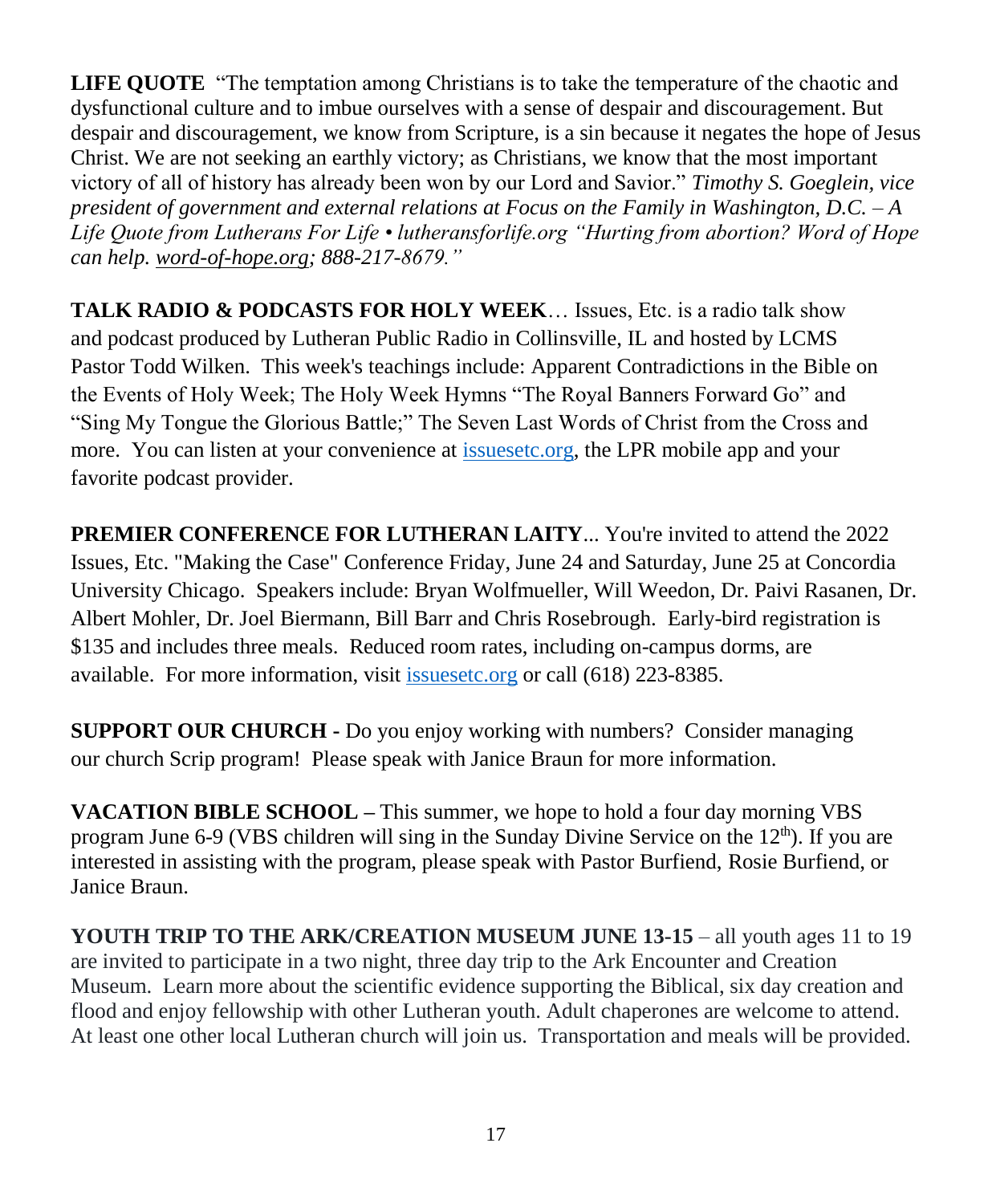**RUMMAGE SALE** at St. John Lutheran Church – Flatrock (12912 Franke Road, Monroeville) in the gymnasium. Friday, April 22nd, 8-5pm and Saturday, April 23rd, 8 noon. Bag sale on Saturday.

**SPRING RUMMAGE/BAKE SALE** -- Emmanuel Lutheran Church (Soest), 9909 Wayne Trace, will be having a Spring Rummage & Bake Sale on Thursday, April 21st from 8a.m.- 4p.m. and a bag sale on Friday, April 22nd from 8am.-noon.

**VISITING OUR HOMEBOUND MEMBERS –** Our homebound members appreciate being contacted and visited. Please consider visiting them and/or writing to them. Thanks to Bonnie Brandewie and Jeanie Klaus, you can see pictures of our homebound members, learn more about them, and write cards that will be delivered to them. Please see the bulletin board in the narthex for more information.

**MAKE YOUR PURCHASES GO FURTHER** – By purchasing Scrip gift cards for gas, groceries, clothing, restaurants, home renovation costs, etc. you can also help pay off the church mortgage. See Janice Braun at the table outside the church office for more details.

**EASTER LILIES** – If you are interested in donating funds for Easter lilies and/or donating lilies in honor/memory of a loved one, please see Tina Bauermeister or review the form on the table across from the church office. You may also leave your donation in the offering plate and leave a note indicating that it is to be used for lilies. If you are interested in purchasing the lilies on your own, just leave your lilies on the table near the carport entrance by Holy Saturday, April 16. Please put your name on the flowerpot. If you would like to make a donation to help purchase Easter lilies, please

**HOLY WEEK INVITATIONS** – Please feel free to take one of the cards on the table outside the sanctuary double doors and use it to invite family and friends to church for Holy Week and Easter.

**STRIPPING OF THE ALTAR** – Any ladies interested in assisting with the stripping of the altar on Maundy Thursday, please meet in the Sanctuary after the service today to practice.

**OFFERING PLATES –** Beginning today, Sunday, April 10, the offering plates at the doors of the sanctuary will be carried forward during the singing of the Offertory. If you were unable to place your offering in the plates prior to the service, there will be other offering plates at the doors when you leave the sanctuary.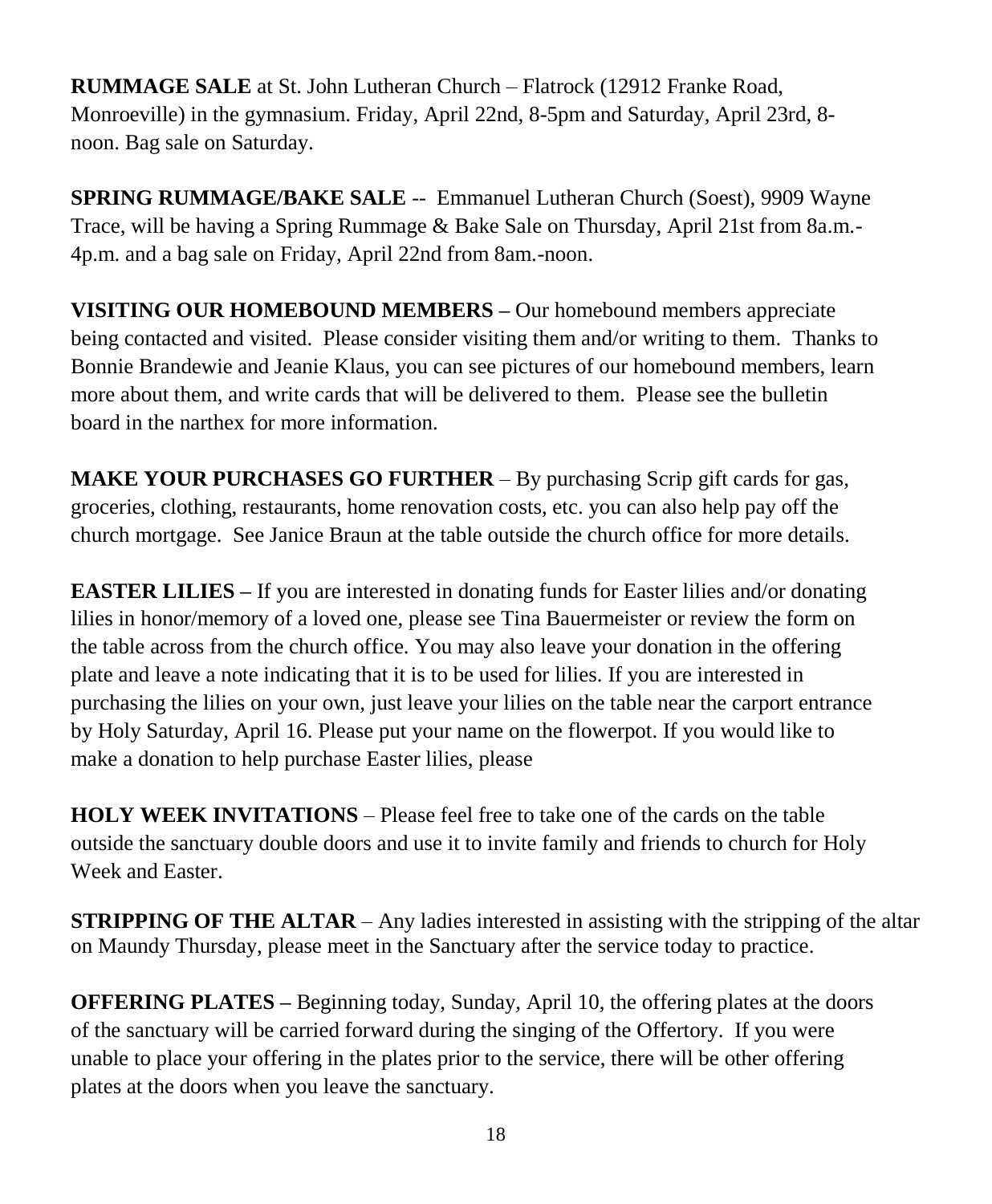**EASTER BREAKFAST –** This year, the church council has graciously agreed to serve the Easter Breakfast. So that they can get a rough estimate of the number of people to expect, please sign up on the sheet in the hallway outside the church office. You are also welcome to bring a coffeecake for the breakfast.

#### **SERVING THE BODY OF CHRIST: April 10 April 17 -** *Lord willing*

Pastor: Rev. Daniel Burfiend Pastor: Rev. Daniel Burfiend Fieldworkers: Patrick Cox Fieldworkers: Patrick Cox, Organist: Amy Schueler Organist: Amy Schueler Elder: Tony Bauermeister Elder: Terry Bauermeister Altar Guild: Tina Bauermeister, Altar Guild: Bonnie Brandewie Sue Hansen Coffee Hour: Coffee Hour: Easter Breakfast Sound: Randy Buuck Sound: Erik Schlemmer

Martin Torsvik, Cody Schrepferman Martin Torsvik, Cody Schrepferman

Ushers: John Peck and Theo Burfiend Ushers: John Peck and Tony B. (7 am) Terry B. and Mike Phillips (10 am)

#### **Acknowledgments**

Divine Service, Setting One from Lutheran Service Book

Unless otherwise indicated, Scripture quotations are from the ESV® Bible (The Holy Bible, English Standard Version®), copyright © 2001 by Crossway, a publishing ministry of Good News Publishers. Used by permission. All rights reserved.

Created by Lutheran Service Builder ©2020, 2021, 2022 Concordia Publishing House. Cover art by Edward Riojas. Provided by Higher Things, © Higher Things, Inc.